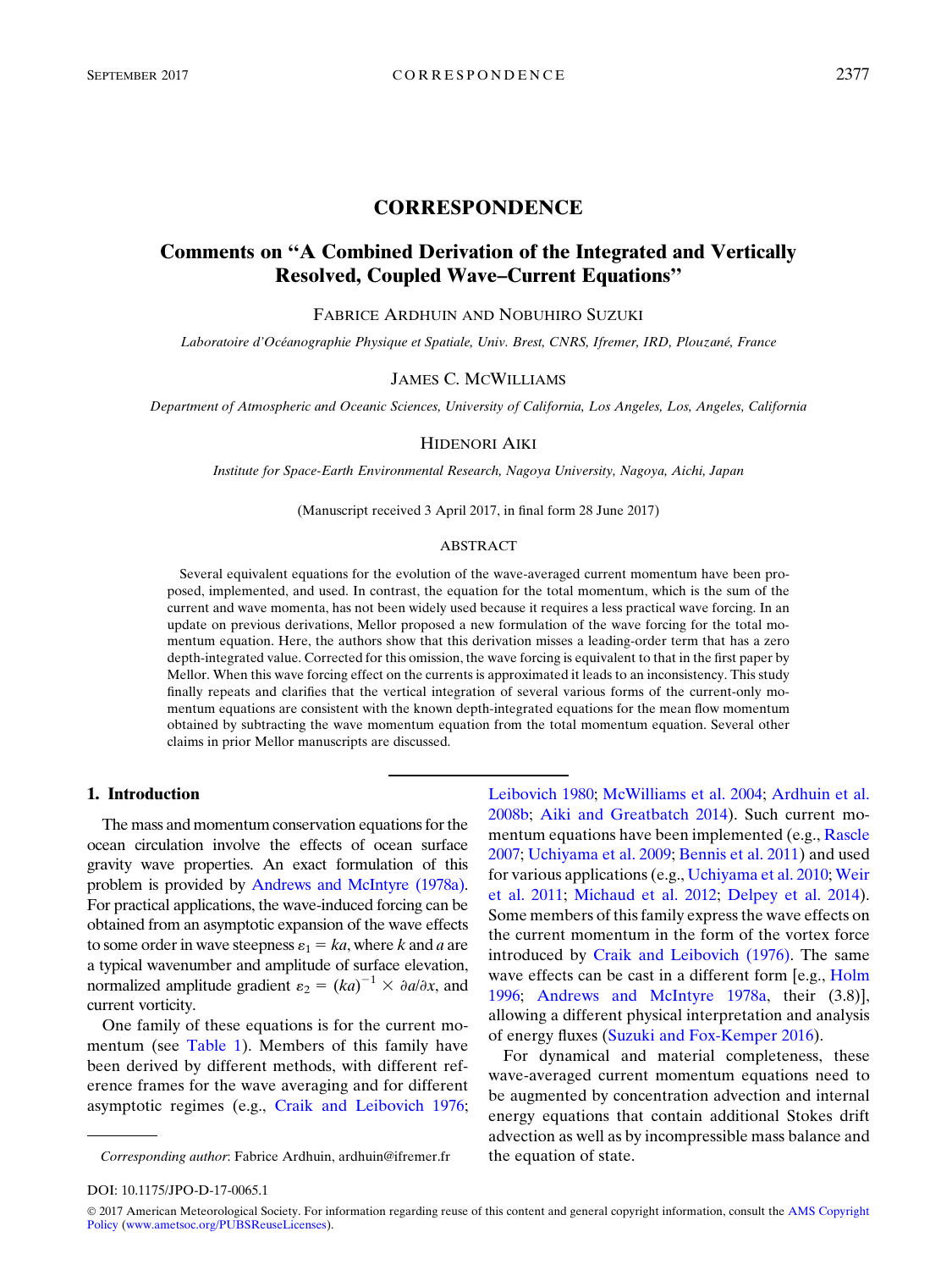<span id="page-1-0"></span>

| Horizontal<br>coordinate | Vertical<br>coordinate | Prognostic quantity of momentum equations   |                                           |
|--------------------------|------------------------|---------------------------------------------|-------------------------------------------|
|                          |                        | Lagrangian mean velocity                    | Eulerian mean velocity                    |
| Euler                    | Integrated             | Longuet-Higgins and Stewart (1962)          | <b>Garrett</b> (1976)                     |
|                          |                        | Phillips (1977)                             | <b>Smith (2006)</b>                       |
|                          |                        | Weber et al. $[2006,$ their $(15)]$         | Weber et al. [2006, their (19)]           |
| Euler                    | Euler                  | Craik and Leibovich (1976)                  | Rivero and Arcilla (1995)                 |
|                          |                        | Skyllingstad and Denbo (1995)               | Zou et al. (2006)                         |
|                          |                        |                                             | McWilliams et al. (2004)                  |
|                          |                        | Alternative momentum equations              | Standard momentum equations               |
| Lagrange                 | Lagrange               | Lagrange [1788, his (C), p. 445]            | Lagrange [1788, his (D), p. 447]          |
|                          |                        |                                             | Lamb $[1932, his (2), p. 13]$             |
|                          |                        | Pierson [1962, his $(5)$ , $(9)$ ]          | Pierson $[1962, his (4), (10)]$           |
| Generalized              | Lagrange               | Andrews and McIntyre [1978a, their (8.7a)]  | Andrews and McIntyre [1978a, their (3.8)] |
| Lagrange                 |                        |                                             | Leibovich (1980)                          |
|                          |                        |                                             | Ardhuin et al. (2008b)                    |
|                          |                        | Direct momentum equations                   | Transformed momentum equations            |
| Euler                    | Lagrange               | Mellor (2003, 2005),                        |                                           |
|                          |                        | Ardhuin et al. (2008a)                      |                                           |
|                          |                        | Aiki and Greatbatch (2012, 2013)            | Aiki and Greatbatch (2013, 2014)          |
|                          |                        | Mellor (2015, main text)<br>Mellor $(2016)$ | Mellor $(2015, his$ appendix B)           |

TABLE 1. List of previous studies for the effect of surface waves on mean flows.

A second family of wave-averaged momentum equations, following (8.7a) in [Andrews and McIntyre](#page-7-0) [\(1978a\),](#page-7-0) is for the total momentum: the sum of mean current and wave momenta (see [Table 1\)](#page-1-0). This family involves a wave forcing in the form of the threedimensional radiation stress (3DRS) term. In a vertically Lagrangian and horizontally Eulerian coordinate system, the 3DRS term is written as the sum of the horizontal Reynolds stress term and the negative of the form stress term ([Mellor 2003](#page-7-11); [Ardhuin et al. 2008a;](#page-7-12) [Aiki and Greatbatch 2012](#page-7-13)). Recently [Aiki and](#page-7-14) [Greatbatch \(2013](#page-7-14), [2014](#page-7-5)) have shown that, if terms at higher order in an asymptotic expansion are retained, the wave-averaged momentum equations with the 3DRS term may be transformed to the wave-averaged momentum equations with the vortex force term. However, [Mellor \(2015\)](#page-7-15) claimed to have found a practical 3DRS expression by considering only leadingorder wave quantities in terms of an asymptotic expansion. In a follow-up paper, [Mellor \(2016\)](#page-7-16) discussed the consistency/inconsistency of the two families of equations, concluding that one must be incorrect if not consistent with the other. Here, in [section 2,](#page-2-0) we show that it is [Mellor's \(2015\)](#page-7-15) 3DRS that is incorrect because of a derivation error. When inferring his (30) from his (28), one can add any term that has a depth-integrated value of zero but can be very large locally. In fact, a vertical flux is missing that makes his new 3DRS equivalent to the form given in [Mellor \(2003\).](#page-7-11) This omitted vertical flux involves the vertical profile of the perturbation pressure  $\tilde{p}$ . If taken proportional to

 $cosh(kz + kh)$ , as appropriate for a flat bottom with h the mean water depth,  $\tilde{p}$  is not accurate enough for 3DRS at the leading order, as shown by [Ardhuin et al.](#page-7-12) [\(2008a\)](#page-7-12). This is recalled and clarified in [section 3](#page-3-0).

Since [Mellor \(2015](#page-7-15), [2016\)](#page-7-16) also claimed that the current momentum equations with the vortex force were inconsistent with classical depth-integrated equations with the radiation stress term, we take this opportunity to reaffirm their consistencies in [section 4](#page-4-0). Conclusions and recommendations on future work on wave–current theory follow in [section 5.](#page-6-0)

Finally, it is important to note that there are two types of wave effects: one depends only on wave properties, and the other depends both on wave and current properties. A typical example of the former is the wave setup/ setdown effect, and a typical example of the latter are Langmuir circulations. As the former is independent of current properties, it is possible to compute such an effect with a lower-order wave solution that does not consider modifications of the wave solution because of an underlying current. In contrast, computing the latter effect requires knowledge of a higher-order wave solution that does reflect the influences of the underlying current. Therefore, it is impossible for a theory based on the lower-order wave solution such as [Mellor \(2003,](#page-7-11) [2015,](#page-7-15) [2016](#page-7-16)) to find the latter effect. On the other hand, a theory that includes the wave modifications by the current can find both the former and latter effects. Indeed, the setup/setdown effect is detailed in section 9.2 of [McWilliams et al. \(2004\)](#page-7-3) and section 4.1 of [Ardhuin](#page-7-4) [et al. \(2008b\)](#page-7-4).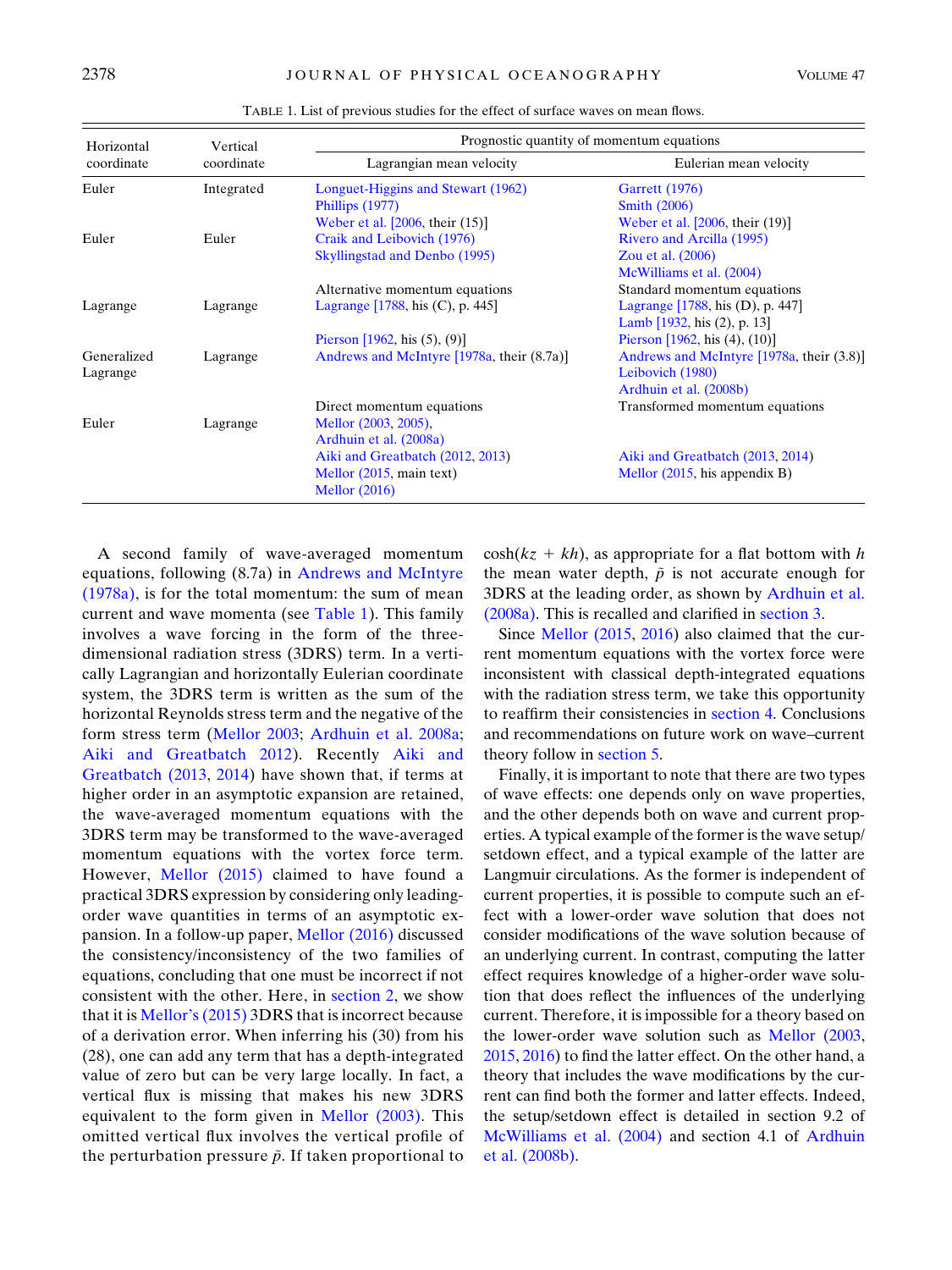## <span id="page-2-0"></span>2. Near equivalence of [Mellor \(2015\)](#page-7-15) and [Mellor](#page-7-11) [\(2003\)](#page-7-11)

## a. The correct part in [Mellor \(2003\)](#page-7-11)

In a seminal paper, [Mellor \(2003\)](#page-7-11) proposed a very elegant and insightful derivation of the 3DRS based on the momentum equation averaged in a control volume that moves up and down with the wave motion. The resulting wave-averaged equation for the total horizontal momentum contains the divergence of the 3DRS tensor S,

$$
\frac{\partial}{\partial x_{\beta}^*} (DS_{\alpha\beta}^{2003}) - \frac{\partial}{\partial s} (S_{\alpha z}^{2003}), \tag{1}
$$

<span id="page-2-1"></span>where D is the wave-averaged water depth,  $\alpha$ ,  $\beta$  are dummy indices for the horizontal directions, and  $\varsigma$  is the vertical coordinate equal to  $-1$  at the bottom and 0 at the wave-averaged free surface. The horizontal and vertical components of the 3DRS in [\(1\)](#page-2-1) have been defined in  $(34c)$  and  $(34f)$ , respectively, of Mellor  $(2003)$  as

<span id="page-2-2"></span>
$$
S_{\alpha\beta}^{2003} \equiv \overline{\tilde{u}_{\alpha}\tilde{u}_{\beta}} + \frac{\delta_{\alpha\beta}}{D} \frac{\overline{\partial \tilde{s}}}{\partial \varsigma} \tilde{p} = \overline{\tilde{u}_{\alpha}\tilde{u}_{\beta}} + \frac{\delta_{\alpha\beta}}{D} \overline{\tilde{s}_{\varsigma}\tilde{p}}, \text{ and } (2)
$$

<span id="page-2-3"></span>
$$
S_{\alpha z}^{2003} = \frac{\partial \tilde{s}}{\partial x_{\alpha}^*} \tilde{p} = \overline{\tilde{s}_{\alpha} \tilde{p}},
$$
\n(3)

where  $\tilde{s} = \tilde{s}(x_{\alpha}^*, s, t^*)$  is the vertical displacement of the surfaces of constant  $\varsigma$ . The symbol  $p$  represents the combined nonhydrostatic and hydrostatic pressure (hereinafter dynamic pressure) for which normalization by mean density is understood. The symbol  $\tilde{p} = p - \hat{p} = p + g(z - \hat{\eta})$  is the Eulerian perturbation of p where  $\hat{p} = g(\hat{\eta} - z)$ . Namely,  $\tilde{p}$  is the perturbation measured at a given depth z. To be useful later in the manuscript, the vertically Lagrangian (VL) perturbation of  $p$  may be written using a Taylor expansion as  $\tilde{p} + \tilde{s} \partial \hat{p}/\partial z = \tilde{p} - g\tilde{s}$ . Namely,  $\tilde{p}-g\tilde{s}$  is the perturbation measured along the surfaces of constant  $\varsigma$ . In the absence of wind forcing, the Eulerian perturbation of dynamic pressure becomes  $\tilde{p} = g\tilde{\eta}$  at the sea surface, where  $z = \eta$  and  $p = 0$  (relative to a constant atmospheric surface pressure). On the other hand, the VL perturbation of dynamic pressure becomes  $(\tilde{p}-g\tilde{s}) = 0$  at the sea surface where  $z = \eta$  and  $p = 0.$ 

The expressions of 3DRS in [Mellor \(2003\)](#page-7-11) are correct up to his  $(34a)$  and  $(34c)$  if the tilde variables in  $(2)-(3)$  $(2)-(3)$  $(2)-(3)$ above contain all fluctuations. Difficulties arise when  $\tilde{p}$  and  $\tilde{s}$  are approximated.

#### b. The inconsistent part in [Mellor \(2003\)](#page-7-11)

In evaluating the right-hand sides of  $(2)-(3)$  $(2)-(3)$  of the present manuscript, [Mellor \(2003\)](#page-7-11) used vertical profiles of  $\tilde{p}$  and  $\tilde{s}$  given by Airy theory; namely, for a <span id="page-2-4"></span>monochromatic wave train of radian frequency  $\sigma$  and phase  $\psi = k_a x_a - \sigma t$  and amplitude a, the Eulerian perturbation of dynamic pressure is

$$
\tilde{p}(x_{\alpha}, z, t) = ga \frac{\cosh k(z + h)}{\cosh(kD)} \cos \psi,\tag{4}
$$

and the vertical velocity field is

$$
\tilde{w}(x_{\alpha}, z, t) = \sigma a \frac{\sinh k(z + h)}{\sinh(kD)} \cos \psi, \tag{5}
$$

<span id="page-2-5"></span>giving the vertical displacement of water parcels

$$
\tilde{s}(x_{\alpha}^*, \mathbf{s}, t^*) = a \frac{\sinh kD(1+\mathbf{s})}{\sinh(kD)} \cos \psi, \tag{6}
$$

where  $z + h = z + D - \hat{\eta} = D(1 + \varsigma) + \tilde{s}$ .

It is crucial to note that  $(2)-(3)$  $(2)-(3)$  are correct only when  $\tilde{p}$  represents the exact perturbation pressure (including higher-order terms in terms of an asymptotic expansion) induced by both the wave motion and the wave–current nonlinear advection. However,  $(4)$ – $(6)$ are approximations, strictly valid only for a flat bottom, a constant amplitude, and a uniform current, that is, all the assumptions of Airy wave theory. Most importantly, the influence of the wave–current interactions is not included in these approximations. As a result, this neglect of the wave–current interactions unavoidably results in inconsistency with the investigation of wave forcing effects on the wave-averaged current. This point will be discussed more in [section 3](#page-3-0).

#### c. The missing term in [Mellor \(2015\)](#page-7-15)

One way to understand the result of [Mellor \(2015\)](#page-7-15) is to rewrite  $(1)$  in the present manuscript as

<span id="page-2-6"></span>
$$
\frac{\partial}{\partial x_{\beta}^{*}}(DS_{\alpha\beta}^{2003}) - \frac{\partial}{\partial s}(S_{\alpha z}^{2003}),
$$
\n
$$
= \frac{\partial}{\partial x_{\beta}^{*}}(DS_{\alpha\beta}^{2003} - \delta_{\alpha\beta}g\overline{s_{\varsigma}\widetilde{s}}) - \frac{\partial}{\partial s}(S_{\alpha z}^{2003} - g\overline{s_{\alpha}\widetilde{s}}),
$$
\n
$$
= \frac{\partial}{\partial x_{\beta}^{*}}\underbrace{[D\overline{\widetilde{u}_{\alpha}\widetilde{u}_{\beta}} + \delta_{\alpha\beta}\overline{\widetilde{s}_{\varsigma}(\widetilde{p} - g\widetilde{s})}]}_{=DS_{\alpha\beta}^{2005}} - \underbrace{\frac{\partial}{\partial s}[\overline{\widetilde{s}_{\alpha}(\widetilde{p} - g\widetilde{s})}]}_{\text{missing in M15}}.
$$
\n(7)

[Mellor \(2015\)](#page-7-15) continues to evaluate  $\tilde{p}$ ,  $\tilde{w}$ , and  $\tilde{s}$  in the same way as [Mellor \(2003\).](#page-7-11) Namely, they are taken as the leading-order approximations of  $(4)$ – $(6)$  in the s-coordinate system [i.e., (20a), (20b), and (20c) of [Mellor \(2015\)](#page-7-15)]. When these equations together with the linear dispersion relation  $\sigma^2 = gk \tanh(kD)$  are substituted for  $\tilde{p}$ ,  $\tilde{w}$ , and  $\tilde{s}$ , we see that  $(\partial \tilde{p}/\partial \varsigma)\tilde{s}/D = \tilde{w}^2$ . Substitution of the Airy wave solu-tion equations [\(4\)](#page-2-4)[–\(6\)](#page-2-5) to  $S_{\alpha\beta}^{2015}$  in [\(7\)](#page-2-6) yields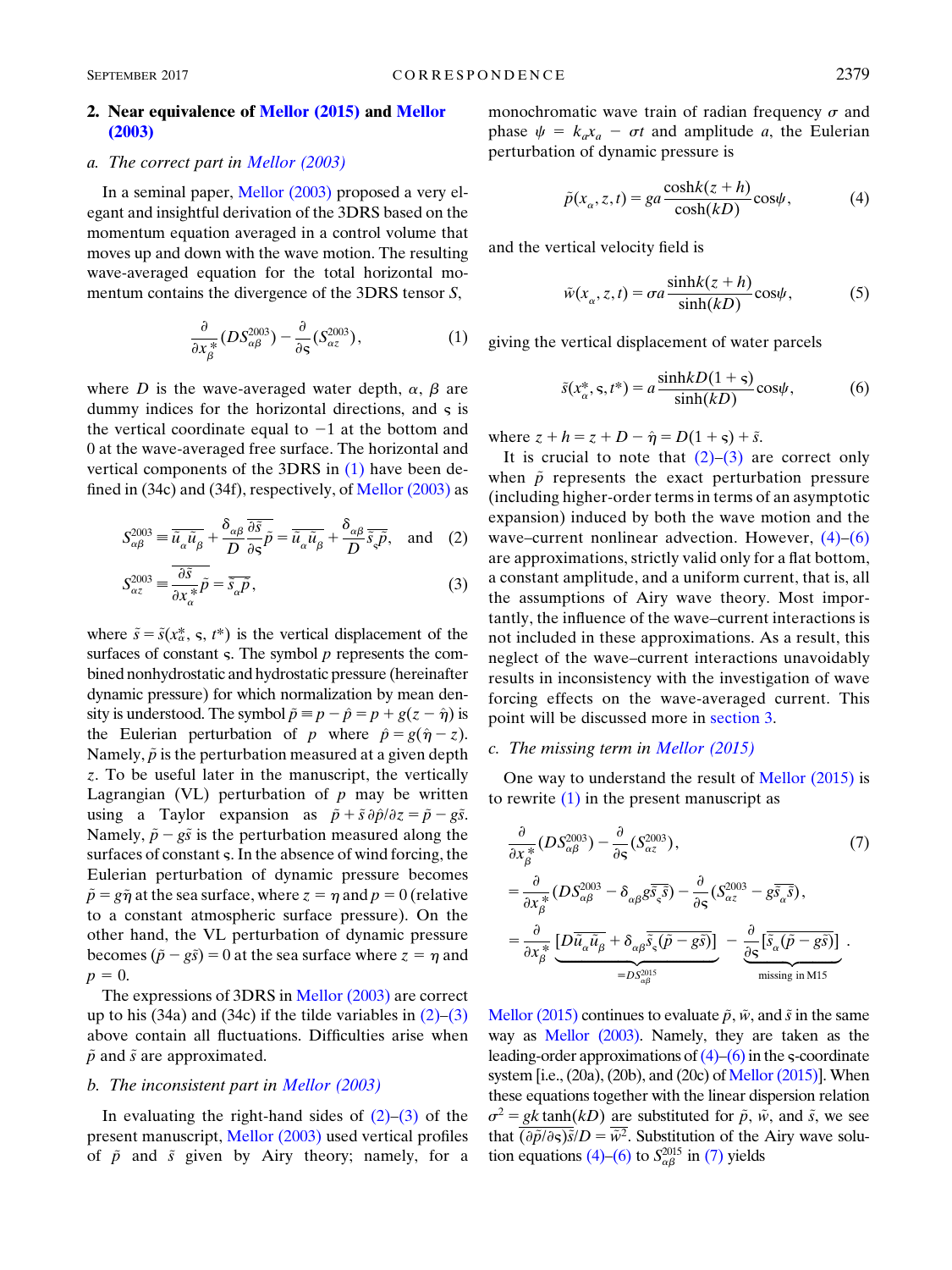$$
S_{\alpha\beta}^{2015} = \overline{\tilde{u}_{\alpha}\tilde{u}_{\beta}} - \delta_{\alpha\beta}\overline{\tilde{w}^2} + \frac{\delta_{\alpha\beta}}{D} \frac{\partial}{\partial s} (\overline{\tilde{\rho}s} - g\overline{\tilde{s}^2}/2). \tag{8}
$$

This is the 3DRS given by (29) of [Mellor \(2015\)](#page-7-15), removing the D subscripts for clarity and correcting for the missing 1/D factor in the last term. This expression corresponds to the  $S_{\alpha\beta}^{2003}$  of [Mellor \[2003,](#page-7-11) his (34)] divided by  $D$ , with this  $D$  due to a different definition of the radiation stress between [Mellor \(2003](#page-7-11), [2015\).](#page-7-15)

So what has become of the vertical flux term  $\tilde{s}_{\alpha}\tilde{p}$  in (34a) of [Mellor \(2003\)?](#page-7-11) This term is  $\tilde{s}_{\alpha}(\tilde{p}-g\tilde{s})$  with the [Mellor \(2015\)](#page-7-15) notations used here. The vertical flux in the second term on the last line of  $(7)$  may be interpreted as the VL perturbation of dynamic pressure  $\tilde{p}-g\tilde{s}$ , acting on the top- or bottom-tilted material surface with its vertical displacement  $\tilde{s}$  induced by the waves (Fig. 1 of Ardhuin et al.  $2008a$ <sup>1</sup>. Without relying on the wave average (denoted by the overbar), the vertical flux  $\tilde{s}_{\alpha}(\tilde{p}-g\tilde{s})$  is zero at the surface, where  $\tilde{p}=g\tilde{s}$  is at the lowest order, and bottom, where  $\tilde{s}$  is zero. Thus, the depth integral of  $\frac{\partial \tilde{s}_{\alpha}(\tilde{p}-g\tilde{s})}{\partial \varsigma}$  vanishes, but this term can be very large in the water column, and it is indeed a leading term in the example shown in [Fig. 1](#page-3-1). If evaluated using the Airy wave solution  $(4)$ – $(6)$ , the wave average of the vertical flux  $\tilde{s}_{\alpha}(\tilde{p}-g\tilde{s})$  vanishes, owing to the phase relationship  $(\overline{\cos\psi \sin\psi} = 0)$  at all surfaces of constant §, but it is not zero when using a proper wave solution. For these reasons, the last term on the last line of [\(7\)](#page-2-6) has been forgotten by [Mellor \(2015\).](#page-7-15)

### <span id="page-3-0"></span>3. Necessary accuracy of the vertical flux in 3DRS

Although radiation stresses in (34a) and (34c) in [Mellor](#page-7-11) [\(2003\)](#page-7-11) are correct, the approximation of his (34e), using Airy wave theory [e.g., our  $(4)$  and  $(6)$ ], is not consistent. For simplicity of the argument we consider the case of waves propagating in the  $x$  direction, with all parameters uniform along the y direction. This is easily generalized to a full three-dimensional setting. The horizontal momentum balance contains the body forces  $F_{xx}$  coming from the divergences of the horizontal radiation stress tensor

$$
F_{xx} = \frac{\partial S_{xx}}{\partial x},\tag{9}
$$

and  $F_{xz}$  from the vertical radiation stress tensor in [\(3\),](#page-2-3) the missing term mentioned above:

$$
F_{xz} = \frac{\partial S_{xz}}{\partial \varsigma}.
$$
 (10)

<span id="page-3-1"></span>

FIG. 1. Illustration of the profile of forces  $F_{xx}$  and  $-F_{xz}$  for the case of waves shoaling over a slope proposed by [Ardhuin et al.](#page-7-12) [\(2008a\)](#page-7-12) using two different approximations for the wave motion, that is, Airy wave theory keeping the  $\varepsilon_2$  terms from the horizontal gradients of a and the NTUA Coupled Mode Model with 10 modes [\(Athanassoulis and Belibassakis 1999](#page-7-27)).

The term  $S_{xx}$  is easily approximated to order  $\varepsilon_2^0 \varepsilon_1^2$  using Airy wave theory, and thus the force  $F_{xx}$  is of order  $\varepsilon_2 \varepsilon_1^2$ thanks to the horizontal gradient, which is thus the leading order of the momentum balance. For consistency, we need to have  $F_{xz}$  at the same order. Because the vertical derivative  $\partial/\partial s$  does not change the order in  $\varepsilon_2$ , it means that  $\overline{p \partial s / \partial x}$  must be obtained at order  $\varepsilon_2 \varepsilon_1^2$ ; hence, both  $\tilde{p}$  and  $\tilde{s}$  must be evaluated to first order in  $\varepsilon_2$ , meaning that the approximations such as [\(6\)](#page-2-5) are insufficient for a consistent estimation of the 3DRS.

This inconsistency occurs at the leading order in all cases that have vertical fluxes of wave momentum. It was exposed by [Ardhuin et al. \(2008a\)](#page-7-12) for the particular case of waves propagating over varying topography. In that case, it was shown that a numerical solution of the full Laplace equation valid for any bottom slope (this requires a specific non-Airy model; e.g., [Chandrasekera](#page-7-26) [and Cheung 1997](#page-7-26); [Athanassoulis and Belibassakis 1999\)](#page-7-27) could provide consistent estimates of the 3DRS, as illustrated in [Fig. 1](#page-3-1) for the case of waves shoaling over a slope without any dissipation.

However, if the vertical flux is ignored, as is the case in [Mellor \(2015\),](#page-7-15) the force  $F_{xx}$  cannot be balanced at all depths by the hydrostatic pressure gradient associated with the free-surface slope. Using Airy wave theory approximation for  $F_{xz}$  increases that imbalance. As an alternative, we used the National Technical University of Athens Coupled Mode Model (NTUA-CMM), implemented here with  $n = 10$  modes.

This model expands the velocity potential  $\phi$  on a basis of solutions with different vertical profiles. These include a flat-bottom mode  $\phi_0 = \cosh(kz + kh)$ , a

<sup>&</sup>lt;sup>1</sup> Note that **Mellor** (2003) uses a slightly different notation, namely,  $\tilde{p}$  in [Mellor \(2003\)](#page-7-11) is equal to  $p + gD\varsigma$  in [Mellor \(2015\)](#page-7-15).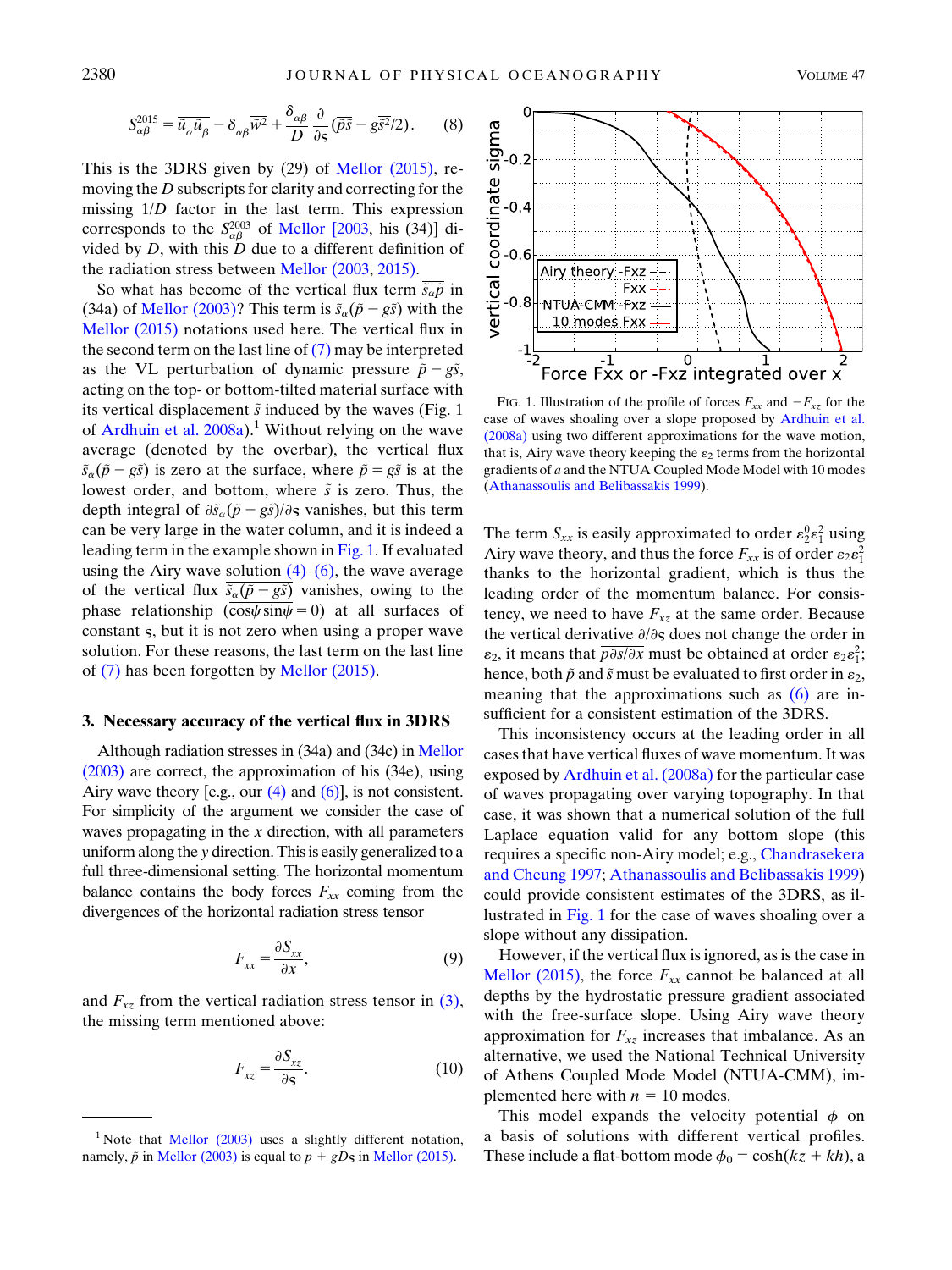sloping-bottom mode  $\phi_{-1}$  (the only one with nonzero vertical velocity at the bottom), and  $n$  evanescent modes  $\phi_n = \cos(k_n z + k_n h)$  that decay exponentially with horizontal distance, with  $k_n$  as the solutions to  $(2\pi f_w)^2 = gk \tan(kD)$ . All these modes are coupled through the surface and boundary conditions. In the limit  $n \to \infty$ , the coupled solution is a solution to Laplace and both bottom and surface boundary conditions. Such a model provides a better approximation of  $F_{xz}$ , but spurious oscillations remain in the vertical profile of  $F_{xz}$ , due to the finite number of modes ([Fig. 1\)](#page-3-1).

The alternative use of a momentum equation for the current only (e.g., [McWilliams et al. 2004\)](#page-7-3) removes this difficulty because the derivation includes effects of the currents on the waves en route to deriving the effects of the waves on the currents; the result is that the latter can be evaluated from the solutions of usual phase-averaged spectral models, which themselves do not include this more complete representation of the wave–current interaction.

This is because the problematic flux  $S_{\alpha z}$  is a flux of wave momentum, which adjusts the vertical profile of wave properties to their waveguide as determined by the current and depth variations and has no dynamical effect on the mean flow. For example, as shown in [Fig. 2,](#page-5-0) the momentum that is located at  $x = -200$  m,  $z = -5$  m, is progressively pushed up the water column as waves propagate over the slope, giving a different profile at  $x = 200$  m. This change in profile is due to the combination of  $S_{\alpha z}$  and the hydrostatic pressure gradient associated with the setdown; the transport is increased by 22%, but the surface Stokes drift increases by 69%.

# <span id="page-4-0"></span>4. Consistency of depth-integrated equations and current-only equations and related issues

On his last page, [Mellor \(2015,](#page-7-15) p. 1463) writes ''in L-HS and Phillips,  $W<sub>S</sub> = 0$ , [the vertical component of Stokes drift] as discussed in section 10. Conversely, after vertical integration of the equation of [McWilliams and](#page-7-28) [Restrepo \(1999\)](#page-7-28), [Ardhuin et al. \(2008\[b\]\),](#page-7-4) or [Bennis](#page-7-7) [et al. \(2011\)](#page-7-7) and use of (B3), there seems to be no way to bring them into agreement with those of [Phillips](#page-7-19)  $[(1977)]$  or Smith  $(2006)$ ." We beg to disagree, and it is essentially a question of asymptotic assumptions. Indeed, the depth-integrated equations of [Longuet-](#page-7-17)[Higgins and Stewart \(1962\)](#page-7-17) and [Smith \(2006\)](#page-8-4) neglect the effect of vertical current shear on the wave kinematics. This statement in [Mellor \(2015\)](#page-7-15) is related to two other claims on the vertical Stokes drift and the existence of consistent 3D theories on which we do not agree with [Mellor \(2015\).](#page-7-15)

# a. Consistency of the total and current-only form of the momentum equations

[Mellor \(2016,](#page-7-16) p. 4475) wrote, ''If the 'radiation stress' and 'vortex force' theories are both correct, then one should be able to derive one from the other.'' We fully agree, and indeed, this was done by [Andrews and](#page-7-0) [McIntyre \(1978a\)](#page-7-0), with a very general definition of the Stokes drift as the wave pseudomomentum. As mentioned in the previous section, there is no known analytical form for the vertical fluxes of wave momentum, and hence we cannot express simply the 3DRS tensor. However, we can see that the same 3DRS tensor shows up in the total momentum equation  $(8.7a)$  in [Andrews](#page-7-0) [and McIntyre 1978a\]](#page-7-0) and the 3D wave momentum equation given in [Andrews and McIntyre \(1978b\).](#page-7-29) Hence, subtracting the wave momentum equation from the total momentum equation yields the current-only momentum equation.

#### b. Consistency with depth-integrated equations

The relationship between the two families of equations, one for the current momentum and the other for the total momentum, is summarized in [Table 1](#page-1-0).

The agreement of (9.15) of [McWilliams et al. \(2004\)](#page-7-3) or (55) of [Ardhuin et al. \(2008b\)](#page-7-4) with (3.11) of [Garrett](#page-7-18) [\(1976\)](#page-7-18) or (2.29) of [Smith \(2006\)](#page-8-4) was shown in (47) of [Lane et al. \(2007\)](#page-7-30) and (84) of [Ardhuin et al. \(2008a\)](#page-7-12), the only difference being the additional terms due to the vertical current shear because [Garrett \(1976\)](#page-7-18) and [Smith](#page-8-4) [\(2006\)](#page-8-4) neglected the effect of vertical shear on  $\tilde{u}$ ,  $\tilde{w}$ , and  $\tilde{p}$ . Recall that [Smith \(2006\)](#page-8-4) is an extension to finite depth of [Garrett \(1976\)](#page-7-18) and that the total momentum equation of [Longuet-Higgins and Stewart \(1962\)](#page-7-17) is obtained by adding the current-only equation and the wave momentum equation [\(Smith 2006;](#page-8-4) [Ardhuin 2006](#page-7-31)).

We also recall that [Ardhuin et al. \(2008a\)](#page-7-12) is consistent with McWilliams et al.  $(2004)$  to first order in the vertical current shear, but they differ when the curvature of the current profile or finite current shears are considered.

Hence, once the effects of vertical shear are ignored, the 3D momentum equation can be simplified from (1) in [Uchiyama et al. \(2010\)](#page-8-1) or (11) in [Bennis et al. \(2011\).](#page-7-7) For the  $x$  component, of the quasi-Eulerian current  $(\hat{u}, \hat{v}, \hat{w})$ , it is

<span id="page-4-1"></span>
$$
\frac{\partial \hat{u}}{\partial t} + \hat{u}\frac{\partial \hat{u}}{\partial x} + \hat{v}\frac{\partial \hat{u}}{\partial y} + (\hat{w} + W_s)\frac{\partial \hat{u}}{\partial z} - f\hat{v} + \frac{1}{\rho}\frac{\partial p^H}{\partial x}
$$
\n
$$
\simeq \left[f + \left(\frac{\partial \hat{v}}{\partial x} - \frac{\partial \hat{u}}{\partial y}\right)\right]V_s - \frac{\partial J}{\partial x} + \hat{F}_x + \hat{F}_x^w,\tag{11}
$$

where f is the Coriolis parameter,  $p<sup>H</sup>$  is a hydrostatic pressure,  $(U_s, V_s, W_s)$  are the 3D components of the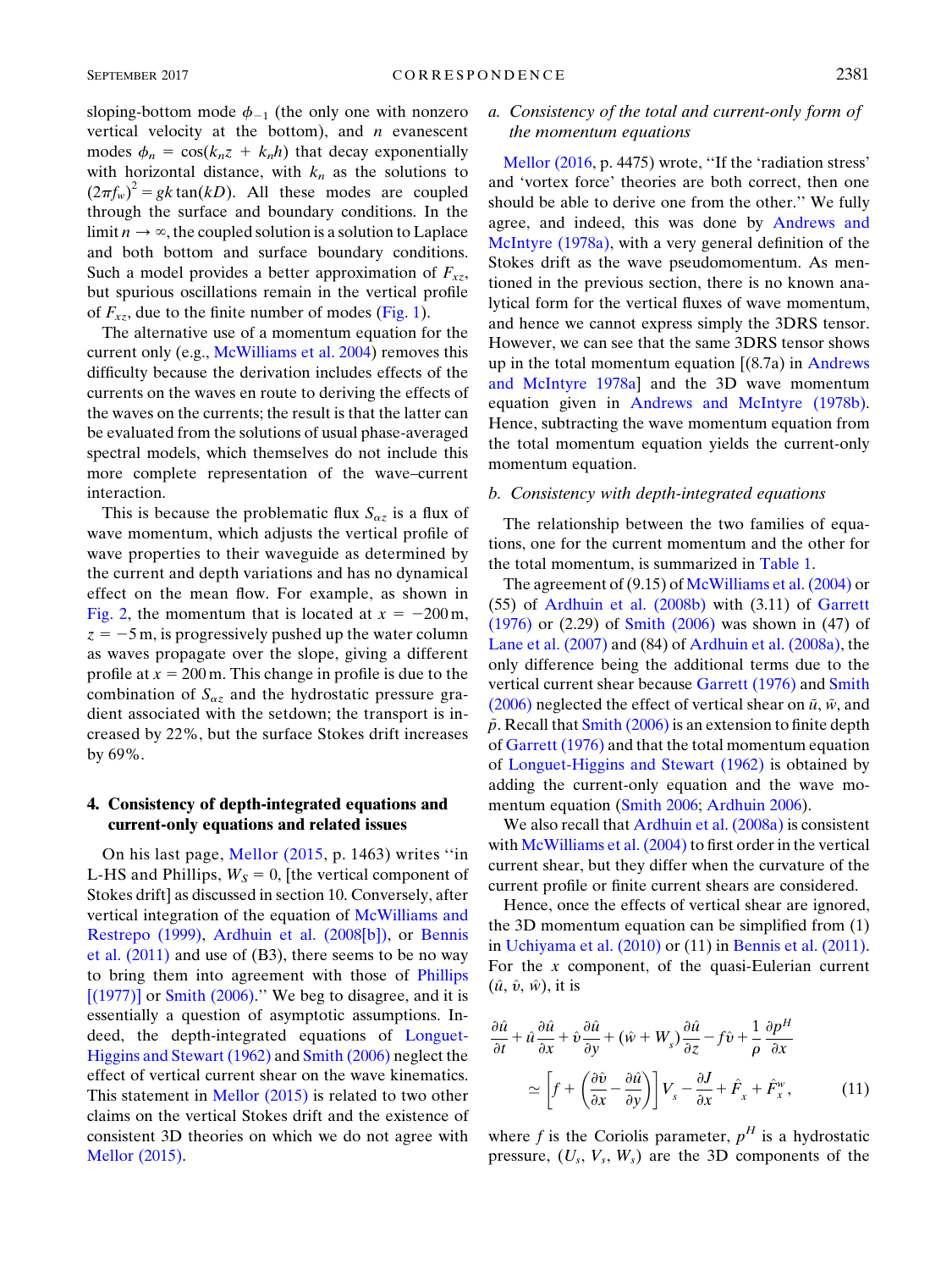<span id="page-5-0"></span>

FIG. 2. Example of (a) snapshot of nonhydrostatic pressure field in waves shoaling over a slope and (b) associated Stokes drift. The Stokes drift profile adjusts from (left panel) the blue profile to the red profile, as the water depth changes from 6 to 4 m, as waves propagate from  $x = -200$  to 200 m. This adjustment is made possible by both vertical and horizontal fluxes of wave momentum and by the setdown of the wave-averaged surface elevation.

Stokes drift velocity,  $\hat{F}_x$  is the nonwave nonconservative force,  $\hat{F}^w_x$  is the wave-induced nonconservative force (e.g., due to wave breaking), and  $J$  is the Jerry form of the Bernoulli head, as used with the same notation by [Smith \(2006\):](#page-8-4)

$$
J = g \int_0^{2\pi} \int_0^{\infty} \frac{kE(f_w, \theta)}{\sinh(2kD)} df_w d\theta.
$$
 (12)

Here,  $D = h + \overline{\zeta}$  is the mean water depth, k is the wavenumber related to the wave frequency  $f_w = \sigma/2\pi$  by the surface gravity wave dispersion relation, and  $E(f_w, \theta)$ is the spectrum of the surface elevation variance associated with waves, distributed across frequencies  $f_w$  and propagation direction  $\theta$ . The vertical integration of [\(11\)](#page-4-1) from  $z = -h$  to  $z = \overline{\zeta}$  gives, with a careful manipulation of the vertical Stokes drift component as in section 3 of [Ardhuin et al. \(2008a\),](#page-7-12) (2.28) of [Smith \(2006\)](#page-8-4), with the addition of the Coriolis force.

### c. The vertical Stokes drift component

Starting from (78) in [Ardhuin et al. \(2008a\)](#page-7-12), the first four terms of  $(11)$  recombine to give

$$
\frac{\partial}{\partial t}(\rho \hat{u}) + \frac{\partial}{\partial x}(\rho \hat{u}^2) + \frac{\partial}{\partial y}(\rho \hat{u}\hat{v}) + \frac{\partial}{\partial z}[\rho \hat{u}(\hat{w} + W_s)] - \hat{u}\frac{\partial W_s}{\partial z}.
$$
\n(13)

<span id="page-5-1"></span>In these, the last term can be rewritten as

$$
-\hat{u}\frac{\partial W_s}{\partial z} = \hat{u}\left(\frac{\partial U_s}{\partial x} + \frac{\partial V_s}{\partial y}\right). \tag{14}
$$

Hence, the vertical Stokes drift component is a key term to recover depth-integrated equations from the 3D equations, with the vertical integral of [\(14\)](#page-5-1) giving the  $U(\nabla \cdot M^w)$  in (2.29b) of [Smith \(2006\)](#page-8-4), in which U is the surface current and  $M^w$  is the depth-integrated Stokes drift.

So what is this vertical Stokes drift, and why is it so little discussed?

In [McWilliams et al. \(2004\)](#page-7-3),  $W_s$  was defined to be compatible with 3D incompressibility for Stokes drift, as a complement to 3D incompressibility of  $\hat{u}$ . The term  $W<sub>s</sub>$  is small compared to the horizontal Stokes drift by a factor of  $\varepsilon_2$ ; that is, it is associated with Stokes drift variations on a horizontal scale larger than the wave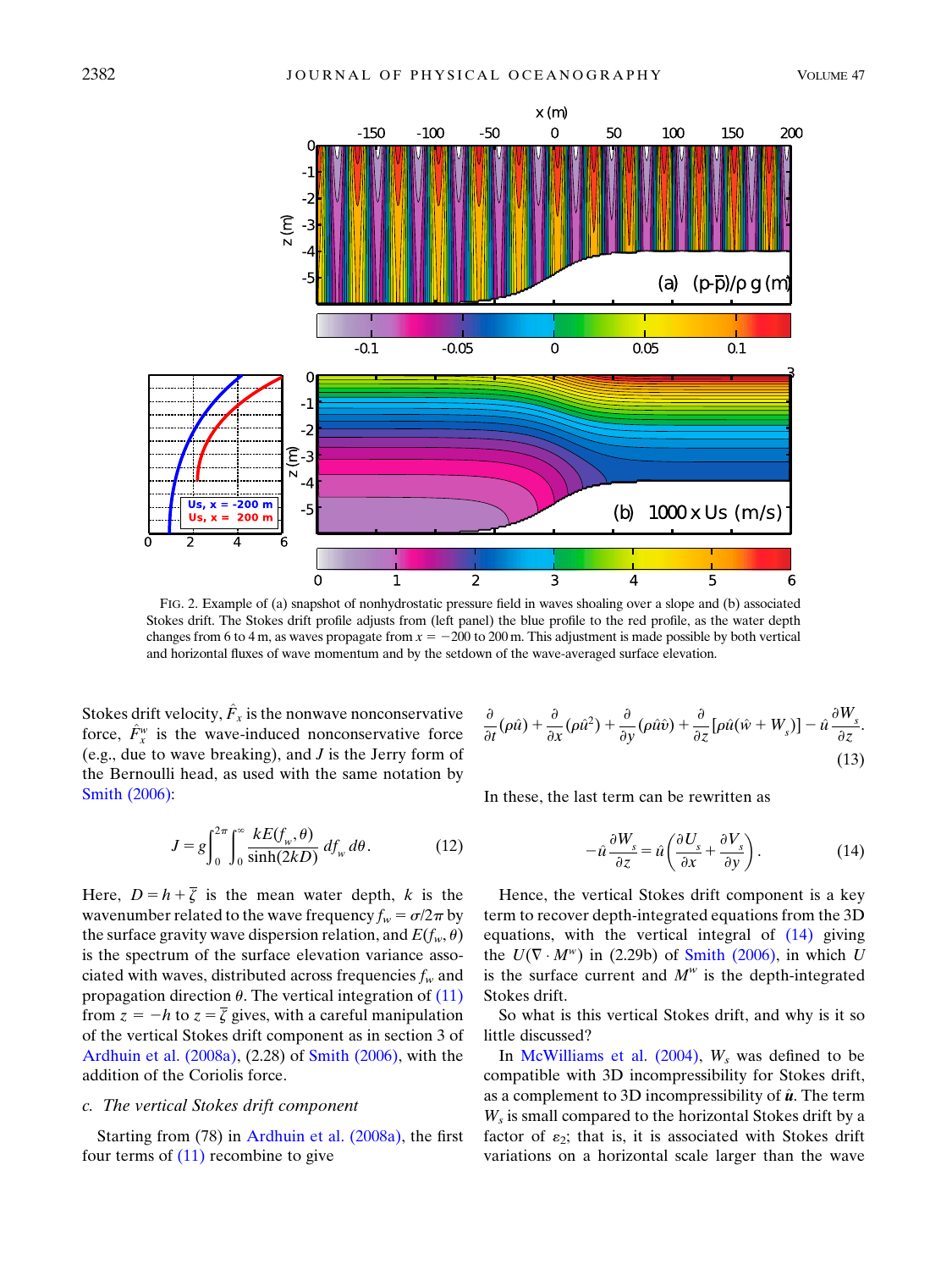scale. A physical interpretation follows from [Ardhuin](#page-7-4) [et al. \(2008b\)](#page-7-4), who found that this  $W_s$  agreed, at the lowest order, with the vertical component of the wave pseudomomentum vector defined by (3.1) of [Andrews](#page-7-0) [and McIntyre \(1978a\)](#page-7-0). Neglecting the Coriolis effect on wave kinematics has each component  $p_i$  given by

$$
\mathbf{p}_i = -\frac{\overline{\partial \xi_j}}{\partial x_i} u_j^l, \tag{15}
$$

where  $\xi_i$  is the j component of the generalized Lagrangian mean (GLM) displacement vector, and  $u_j^l$  is the Lagrangian perturbation of the velocity component. This pseudomomentum is a priori different from the Stokes drift velocity component, given by (2.27) of [Andrews and McIntyre \(1978a\)](#page-7-0):

<span id="page-6-1"></span>
$$
U_{si} = \overline{\xi_j \frac{\partial u_i'}{\partial x_j}} + \frac{1}{2} \overline{\xi_j \xi_k} \frac{\partial^2 \overline{u}_i}{\partial x_j x_k} + O(a^3),\tag{16}
$$

where  $u_i'$  is the Eulerian perturbation of the velocity component. Since [\(16\)](#page-6-1) is based on a Taylor expansion, the partial differentiation should read  $u'_{i,j} \equiv \partial u'_i / \partial \Xi_j$ , where  $\Xi_j$ represents the Eulerian coordinates in [Andrews and](#page-7-0) [McIntyre \(1978a\).](#page-7-0) A related and detailed manipulation appears in appendix D of [Aiki and Greatbatch \(2013\).](#page-7-14) In the GLM framework, the Eulerian perturbation is estimated from the Lagrangian perturbation using an approximation  $u'_i = u^l_i - \xi_j \overline{u}_{i,j} + O(a^2)$ .

In many simple cases the pseudomomentum vector and the Stokes drift velocity do coincide, as discussed in [Phillips \(2001\)](#page-7-32) and [Phillips et al. \(2010\)](#page-7-33). This coincidence holds to fourth order in the wave steepness for irrotational waves, but it is not true in general. When they coincide, the vertical component of  $\mathbf{p}$  is equal to  $W_s$ and this wave-induced drift of water particles, hence a vertical Stokes drift component that has the same interpretation as the horizontal Stokes drift component. For example, Fig. 3 in [Ardhuin et al. \(2008a\)](#page-7-12) shows that component for waves shoaling over a slope. In the absence of such a vertical drift, water particles would cross the bottom, a clearly unphysical situation.

It is interesting to note that, in general, the 3D nondivergent  $(U_s, V_s, W_s)$  defined by [McWilliams et al.](#page-7-3) [\(2004\)](#page-7-3) may not always correspond to the pseudomomentum **p**, which may itself differ from a true drift. See also the discussion on the quasi-Stokes velocity in [Aiki](#page-7-13) [and Greatbatch \(2012\)](#page-7-13).

### <span id="page-6-0"></span>5. Conclusions and recommendations

The wave-averaged total momentum equation by [Mellor \(2015\)](#page-7-15) formulated as a function of the waveinduced pressure  $\tilde{p}$  and vertical displacement  $\tilde{s}$  was shown to be inconsistent because of a missing term that is the divergence of vertical flux  $(\tilde{p}-g\tilde{s})\tilde{s}_{\alpha}$ , which integrates to zero over the depth. That term was missed because of an incorrect inference of an equality of integrands [(30)] from an equality of integrals [(28)], and it is in general a leading-order term in the total momentum ([Ardhuin et al. 2008b;](#page-7-4) [Aiki and Greatbatch 2013\)](#page-7-14). When this term is added, the wave-induced forcing is consistent with [Mellor \(2003\)](#page-7-11). The radiation stresses in [Mellor](#page-7-11) [\(2003\)](#page-7-11) are correct if his wave variables represent all wave-induced fluctuations. However, both in [Mellor](#page-7-11) [\(2003\)](#page-7-11) and [Mellor \(2015\),](#page-7-15) these fluctuations are approximated with wave-induced pressure proportional to  $cosh(kz + kh)$ , as given by Airy theory. This neglects important nonhydrostatic pressure perturbations. As a result, the radiation stresses are incorrectly evaluated.

The fundamental problem with the three-dimensional radiation stresses (3DRS) is that a consistent estimation of the vertical momentum flux  $(\tilde{p}-g\tilde{s})\tilde{s}_{\alpha}$  requires a wave-induced forcing that must be accurate to first order in the normalized amplitude gradient  $\varepsilon_2 = ka \times \partial a/\partial x$ . Such a forcing cannot be determined from the wave spectrum alone and generally requires a solution of an elliptic wave equation (e.g., [Athanassoulis and](#page-7-27) [Belibassakis 1999](#page-7-27); [Chandrasekera and Cheung 1997](#page-7-26)). This makes the use of equations for the total momentum much less practical than the equations for the current momentum only (e.g., [McWilliams et al. 2004;](#page-7-3) [Ardhuin](#page-7-4) [et al. 2008b](#page-7-4); [Aiki and Greatbatch 2013\)](#page-7-14). A similar remark can be made about the need to sufficiently include the effects of the currents on the waves to fully represent the consequences in the 3DRS. We have read or reviewed papers by many different authors over the last 15 years that have attempted to derive analytical 3DRS expressions, and [Mellor \(2015\)](#page-7-15) is the latest in the series. Until somebody finds an analytical solution to the wave motion to order  $\varepsilon_2$ , these attempts are bound to fail.

Whatever the wave–current coupling approach, for the full momentum or the current momentum, there is a clear need for a hierarchy of reference solutions. As insisted upon by [Mellor \(2015\),](#page-7-15) the depth-integrated equations of [Smith \(2006\)](#page-8-4), both for the total momentum or current-only momentum, are important guidelines, but they provide no constraint on the vertical profile of the wave-induced forcing nor do they account for effects of vertical current shear. The adiabatic shoaling case of [Ardhuin et al. \(2008a\)](#page-7-12) is a first test of vertical profiles. For other adiabatic effects, there is a clear value in defining test cases for vertical current shears, modulation on the scale of wave groups (e.g., [McWilliams et al.](#page-7-3) [2004\)](#page-7-3), or subwavelength modulations introduced by partially standing waves ([Ardhuin et al. 2008a,](#page-7-12) their section 4.1). A second class of cases should consider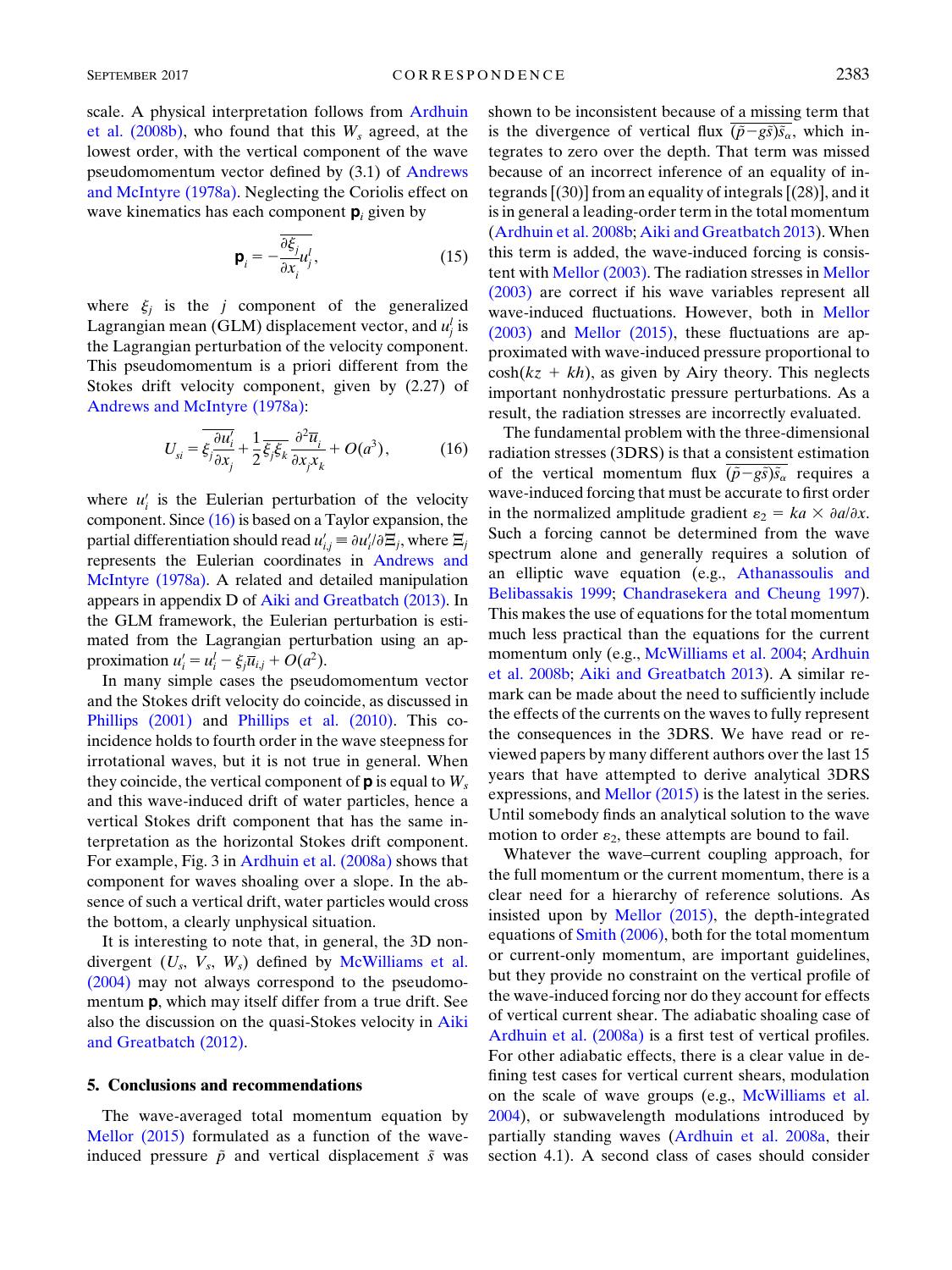turbulent closures in the presence of waves (e.g., [Olabarrieta et al. 2010;](#page-7-34) [Sullivan and McWilliams 2010](#page-8-7)).

Acknowledgments. FA and NS are supported by LabexMer via Grant ANR-10-LABX-19-01, and Copernicus Marine Environment Monitoring Service (CMEMS) as part of the Service Evolution program. JM is supported by grants from the National Science Foundation (OCE-1355970ONR) and the Office of Naval Research (N00014-15-1-2645).

#### REFERENCES

- <span id="page-7-13"></span>Aiki, H., and R. J. Greatbatch, 2012: Thickness-weighted mean theory for the effect of surface gravity waves on mean flows in the upper ocean. J. Phys. Oceanogr., 42, 725–747, doi[:10.1175/](http://dx.doi.org/10.1175/JPO-D-11-095.1) [JPO-D-11-095.1](http://dx.doi.org/10.1175/JPO-D-11-095.1).
- <span id="page-7-14"></span>-, and  $\frac{1}{2013}$ : The vertical structure of the surface wave radiation stress for circulation over a sloping bottom as given by thickness-weighted-mean theory. J. Phys. Oceanogr., 43, 149–164, doi:[10.1175/JPO-D-12-059.1](http://dx.doi.org/10.1175/JPO-D-12-059.1).
- <span id="page-7-5"></span>——, and ——, 2014: A new expression for the form stress term in the vertically Lagrangian mean framework for the effect of surface waves on the upper-ocean circulation. J. Phys. Oceanogr., 44, 3–23, doi[:10.1175/JPO-D-12-0228.1](http://dx.doi.org/10.1175/JPO-D-12-0228.1).
- <span id="page-7-0"></span>Andrews, D. G., and M. E. McIntyre, 1978a: An exact theory of nonlinear waves on a Lagrangian-mean flow. J. Fluid Mech., 89, 609–646, doi[:10.1017/S0022112078002773](http://dx.doi.org/10.1017/S0022112078002773).
- <span id="page-7-29"></span>-, and ——, 1978b: On wave action and its relatives. J. Fluid Mech., 89, 647-664, doi:[10.1017/S0022112078002785](http://dx.doi.org/10.1017/S0022112078002785); Corrigendum, 95, 796, doi[:10.1017/S0022112079001737.](http://dx.doi.org/10.1017/S0022112079001737)
- <span id="page-7-31"></span>Ardhuin, F., 2006: On the momentum balance in shoaling gravity waves: Comment on 'Shoaling surface gravity waves cause a force and a torque on the bottom' by K. E. Kenyon. J. Oceanogr., 62, 917–922, doi:[10.1007/s10872-006-0109-8](http://dx.doi.org/10.1007/s10872-006-0109-8).
- <span id="page-7-12"></span>——, A. D. Jenkins, and K. Belibassakis, 2008a: Comments on ''The three-dimensional current and surface wave equations.'' J. Phys. Oceanogr., 38, 1340–1349, doi[:10.1175/](http://dx.doi.org/10.1175/2007JPO3670.1) [2007JPO3670.1.](http://dx.doi.org/10.1175/2007JPO3670.1)
- <span id="page-7-4"></span>——, N. Rascle, and K. A. Belibassakis, 2008b: Explicit wave-averaged primitive equations using a generalized Lagrangian mean. Ocean Modell., 20, 35–60, doi[:10.1016/j.ocemod.2007.07.001](http://dx.doi.org/10.1016/j.ocemod.2007.07.001).
- <span id="page-7-27"></span>Athanassoulis, G. A., and K. A. Belibassakis, 1999: A consistent coupled-mode theory for the propagation of small-amplitude water waves over variable bathymetry regions. J. Fluid Mech., 389, 275–301, doi[:10.1017/S0022112099004978](http://dx.doi.org/10.1017/S0022112099004978).
- <span id="page-7-7"></span>Bennis, A.-C., F. Ardhuin, and F. Dumas, 2011: On the coupling of wave and three-dimensional circulation models: Choice of theoretical framework, practical implementation and adiabatic tests. Ocean Modell., 40, 260–272, doi[:10.1016/j.ocemod.2011.09.003](http://dx.doi.org/10.1016/j.ocemod.2011.09.003).
- <span id="page-7-26"></span>Chandrasekera, C. N., and K. F. Cheung, 1997: Extended linear refraction-diffraction model. J. Waterw. Port Coastal Ocean Eng., 123, 280–286, doi[:10.1061/\(ASCE\)0733-950X\(1997\)123:5\(280\)](http://dx.doi.org/10.1061/(ASCE)0733-950X(1997)123:5(280)).
- <span id="page-7-1"></span>Craik, A. D. D., and S. Leibovich, 1976: A rational model for Langmuir circulations. J. Fluid Mech., 73, 401–426, doi:[10.1017/](http://dx.doi.org/10.1017/S0022112076001420) [S0022112076001420](http://dx.doi.org/10.1017/S0022112076001420).
- <span id="page-7-9"></span>Delpey, M. T., F. Ardhuin, P. Otheguy, and A. Jouon, 2014: Effects of waves on coastal water dispersion in a small estuarine bay. J. Geophys. Res. Oceans, 119, 70–86, doi[:10.1002/2013JC009466](http://dx.doi.org/10.1002/2013JC009466).
- <span id="page-7-18"></span>Garrett, C., 1976: Generation of Langmuir circulations by surface waves—A feedback mechanism. J. Mar. Res., 34, 117–130.
- <span id="page-7-10"></span>Holm, D., 1996: The ideal Craik-Leibovich equations. Physica D, 98, 415–441, doi[:10.1016/0167-2789\(96\)00105-4](http://dx.doi.org/10.1016/0167-2789(96)00105-4).
- <span id="page-7-22"></span>Lagrange, J. L., 1788: Mécanique Analytique. La Veuve Desaint, 512 pp.
- <span id="page-7-23"></span>Lamb, H., 1932: Hydrodynamics. 6th ed. Cambridge University Press, 738 pp.
- <span id="page-7-30"></span>Lane, E. M., J. M. Restrepo, and J. C. McWilliams, 2007: Wave–current interaction: A comparison of radiation-stress and vortex-force representations. J. Phys. Oceanogr., 37, 1122–1141, doi[:10.1175/](http://dx.doi.org/10.1175/JPO3043.1) [JPO3043.1](http://dx.doi.org/10.1175/JPO3043.1).
- <span id="page-7-2"></span>Leibovich, S., 1980: On wave-current interaction theories of Langmuir circulations. J. Fluid Mech., 99, 715–724, doi[:10.1017/S0022112080000857](http://dx.doi.org/10.1017/S0022112080000857).
- <span id="page-7-17"></span>Longuet-Higgins, M. S., and R. W. Stewart, 1962: Radiation stresses and mass transport in gravity waves, with application to 'surf beats.' J. Fluid Mech., 13, 481–504, doi[:10.1017/](http://dx.doi.org/10.1017/S0022112062000877) [S0022112062000877.](http://dx.doi.org/10.1017/S0022112062000877)
- <span id="page-7-28"></span><span id="page-7-3"></span>McWilliams, J. C., and J. M. Restrepo, 1999: The wave-driven ocean circulation. J. Phys. Oceanogr., 29, 2523–2540, [https://doi.org/](http://dx.doi.org/https://doi.org/10.1175/1520-0485(1999)029<2523:TWDOC>2.0.CO;2) [10.1175/1520-0485\(1999\)029](http://dx.doi.org/https://doi.org/10.1175/1520-0485(1999)029<2523:TWDOC>2.0.CO;2)<2523:TWDOC>2.0.CO;2.
	- -, and E. M. Lane, 2004: An asymptotic theory for the interaction of waves and currents in coastal waters. J. Fluid Mech., 511, 135–178, doi:[10.1017/S0022112004009358](http://dx.doi.org/10.1017/S0022112004009358).
- <span id="page-7-11"></span>Mellor, G., 2003: The three-dimensional current and surface wave equations. *J. Phys. Oceanogr.*, 33, 1978–1989, doi:[10.1175/](http://dx.doi.org/10.1175/1520-0485(2003)033<1978:TTCASW>2.0.CO;2) [1520-0485\(2003\)033](http://dx.doi.org/10.1175/1520-0485(2003)033<1978:TTCASW>2.0.CO;2)<1978:TTCASW>2.0.CO;2; Corrigendum, 35, 2304, doi[:10.1175/JPO2827.1](http://dx.doi.org/10.1175/JPO2827.1).
- <span id="page-7-25"></span>——, 2005: Some consequences of the three-dimensional current and surface wave equations. J. Phys. Oceanogr., 35, 2291–2298, doi:[10.1175/JPO2794.1](http://dx.doi.org/10.1175/JPO2794.1).
- <span id="page-7-15"></span>——, 2015: A combined derivation of the integrated and vertically resolved, coupled wave–current equations. J. Phys. Oceanogr., 45, 1453–1463, doi[:10.1175/JPO-D-14-0112.1.](http://dx.doi.org/10.1175/JPO-D-14-0112.1)
- <span id="page-7-16"></span>2016: On theories dealing with the interaction of surface waves and ocean circulation. J. Geophys. Res. Oceans, 121, 4474–4486, doi:[10.1002/2016JC011768](http://dx.doi.org/10.1002/2016JC011768).
- <span id="page-7-8"></span>Michaud, H., P. Marsaleix, Y. Leredde, C. Estournel, F. Bourrin, F. Lyard, C. Mayet, and F. Ardhuin, 2012: Three-dimensional modelling of wave-induced current from the surf zone to the inner shelf. Ocean Sci., 8, 657–681, doi:[10.5194/os-8-657-2012](http://dx.doi.org/10.5194/os-8-657-2012).
- <span id="page-7-34"></span>Olabarrieta, M., R. Medina, and S. Castanedo, 2010: Effects of wave–current interaction on the current profile. Coastal Eng., 57, 643–655, doi[:10.1016/j.coastaleng.2010.02.003](http://dx.doi.org/10.1016/j.coastaleng.2010.02.003).
- <span id="page-7-19"></span>Phillips, O. M., 1977: Dynamics of the Upper Ocean. Cambridge University Press, 336 pp.
- <span id="page-7-32"></span>Phillips, W. R. C., 2001: On the pseudomomentum and generalized Stokes drift in a spectrum of rotational waves. J. Fluid Mech., 430, 209–229, doi[:10.1017/S0022112000002858](http://dx.doi.org/10.1017/S0022112000002858).
- <span id="page-7-33"></span>——, A. Dai, and K. K. Tjan, 2010: On Lagrangian drift in shallowwater waves on moderate shear. J. Fluid Mech., 660, 221–239, doi[:10.1017/S0022112010002648](http://dx.doi.org/10.1017/S0022112010002648).
- <span id="page-7-24"></span>Pierson, W. J., Jr., 1962: Perturbation analysis of the Navier-Stokes equations in Lagrangian form with selected linear solutions. J. Geophys. Res., 67, 3151–3160, doi[:10.1029/JZ067i008p03151](http://dx.doi.org/10.1029/JZ067i008p03151).
- <span id="page-7-6"></span>Rascle, N., 2007: Impact des vagues sur la circulation océanique (Impact of waves on the ocean circulation). Ph.D. thesis, Université de Bretagne Occidentale, 226 pp. [Available online at <http://tel.archives-ouvertes.fr/tel-00182250/>.]
- <span id="page-7-20"></span>Rivero, F. J., and A. S. Arcilla, 1995: On the vertical-distribution of  $\langle \tilde{u} \tilde{w} \rangle$ . Coastal Eng., 25, 137-152, doi[:10.1016/0378-3839\(95\)00008-Y](http://dx.doi.org/10.1016/0378-3839(95)00008-Y).
- <span id="page-7-21"></span>Skyllingstad, E. D., and D. W. Denbo, 1995: An ocean large-eddy simulation of Langmuir circulations and convection in the